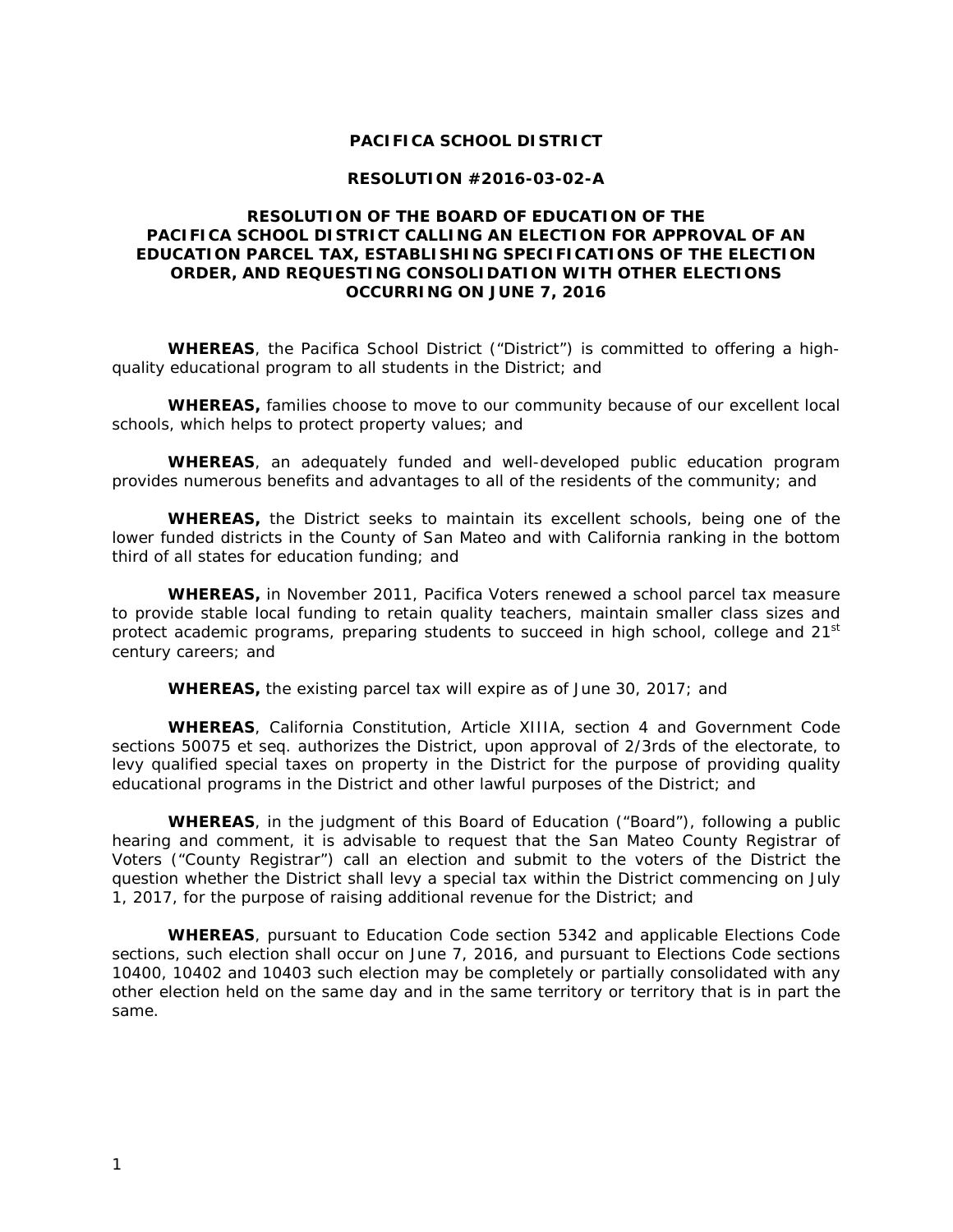#### **NOW, THEREFORE, BE IT RESOLVED AS FOLLOWS:**

**Section 1. Recitals**. This Board hereby finds and determines that the foregoing recitals are true and correct.

**Section 2. Order of Election**. This Resolution shall stand as the order to the San Mateo County Superintendent of Schools to call an election within the boundaries of the District on June 7, 2016, for approval of a measure which will be presented to voters in the form attached hereto as **Exhibit A**, ("Measure") containing the question of whether the District shall impose a special tax for the educational purposes stated therein. In addition, the full text of the Measure ("Full Ballot Text") shall appear in the ballot pamphlet in substantially the form attached hereto as **Exhibit B**. The authority for the specifications of this election order is contained in sections 5304 and 5322 of the California Education Code, and the authority for ordering the election is contained in and section 50075 et seq. of the California Government Code and Section 4 of Article XIIIA of the California Constitution.

**Section 3. Exemptions from Qualified Special Tax.** An exemption from the tax will be made available to the following individuals:

- (a) Persons in the District who will attain 65 years of age prior to July 1 of the tax year, own a beneficial interest in the parcel, and use that parcel as his or her principal place of residence ("Senior Citizen Exemption"); or,
- (b) Persons receiving Supplemental Security Income for a disability, regardless of age, and occupying said parcel as a principal residence ("SSI Exemption"); or
- (c) Persons receiving Social Security Disability Insurance benefits, regardless of age, whose yearly income does not exceed 250 percent of the 2012 federal poverty guidelines issued by the United States Department of Health and Human Services ("SSDI Exemption").

Applications for all exemptions shall be made to the District in accordance with District policies and on or before July 1 of any tax year, and must be renewed annually. The District shall annually provide to the San Mateo County Tax Collector ("County Tax Collector") or other appropriate County official a list of parcels that the District has approved for an exemption.

**Section 4. Collection of the Tax**. The special tax shall renew and extend the expiring parcel tax at the same rate of \$118 per parcel tax to be collected by the County of San Mateo Treasurer-Tax Collector ("County Tax Collector") beginning July 1, 2017, at the same time, in the same manner, and subject to the same penalties as *ad valorem* property taxes collected by the County Tax Collector. The special tax shall be collected for a period of ten (10) years, and shall expire as of June 30, 2027. Unpaid special taxes shall bear interest at the same rate as the rate for unpaid *ad valorem* property taxes until paid.

The special tax shall be levied on all parcels of taxable real property in the District. "Parcel of Taxable Real Property" shall be defined as any unit of real property in the District that receives a separate tax bill for *ad valorem* property taxes from the County Tax Collector's Office. All property that is otherwise exempt from or upon which are levied no *ad valorem* property taxes in any year shall also be exempt from the special tax in such year.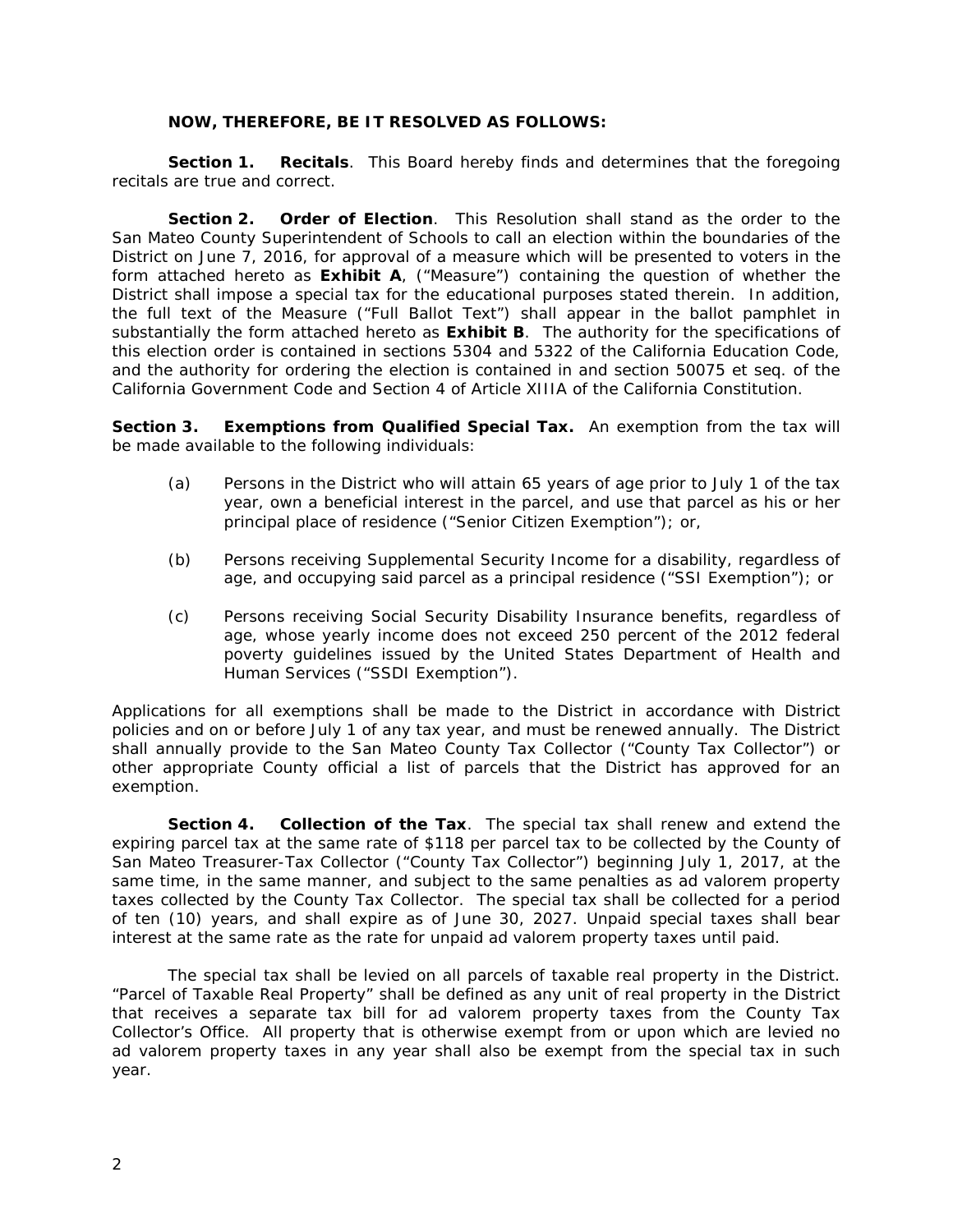With respect to all general property tax matters within its jurisdiction, the County Tax Collector shall make all final determinations of tax exemption or relief for any reason, and that decision shall be final and binding. With respect to matters specific to the levy of the special tax, including the Senior Citizen Exemption, the SSI Exemption, and the SSDI Exemption, the decision of the District shall be final and binding.

# **Section 5. Reporting and Oversight**

- (a) *Specific Purpose*. The proceeds of the special tax shall be applied only to the specific purposes identified in the Full Ballot Text. The proceeds of the special tax shall be deposited into a fund, which shall be kept separate and apart from other funds of the District.
- (b) *Annual Report*. No later than January 1 of each year while the special tax is in effect, the District shall prepare and file with the Board a report/audit detailing the amount of funds collected and expended, and the status of any project authorized to be funded by this Measure.
- (c) *Independent Citizen Oversight Committee*. The Board shall provide for the District's existing Citizens' Oversight Committee to continue to oversee the special taxes collected pursuant to the Measure to ensure that moneys raised under this Measure are spent only for the purposes described in this Measure. The Citizens' Oversight Committee shall continue to operate pursuant to its current requirements regarding composition, duties, funding and other applicable protocols regarding the Committee's formation and operation.

**Section 6. Filing of Order of Election**. The Secretary of the Board is ordered to cause certificated copies of this Resolution and order to be delivered not later than March 9, 2016, to the San Mateo County Superintendent of Schools, the County Registrar, and the Clerk of the Board of Supervisors of San Mateo County.

**Section 7. Formal Notice**. The San Mateo County Superintendent of Schools is hereby requested to prepare and execute a Formal Notice of Parcel Tax Election in substantially the form attached hereto as **Exhibit C** (the "Formal Notice"), and to call the election by causing the Formal Notice to be posted in accordance with section 5362 of the California Education Code no later than March 9, 2016, or to otherwise cause the notice to be published as permitted by law. The Secretary of the Board, on behalf of and as may be requested by the San Mateo County Superintendent of Schools, is authorized to cause all notices required by law in connection herewith to be published and posted, as the case may be.

# **Section 8. Conduct of Election**.

- (a) *Request to County Registrar*. Pursuant to section 5303 of the California Education Code, the County Registrar is requested to take all steps to hold the election on June 7, 2016, in accordance with law and these specifications.
- (b) *Voter Pamphlet*. The County Registrar is hereby requested to reprint the Measure in its entirety in the voter information pamphlet to be distributed to voters pursuant to section 13307 of the California Elections Code. In the event the Measure in **Exhibit B** will not be reprinted in the voter information pamphlet in its entirety, the County Registrar is hereby requested to print, immediately below the impartial analysis of the Measure, in no less than 10 point boldface type, a legend substantially as follows: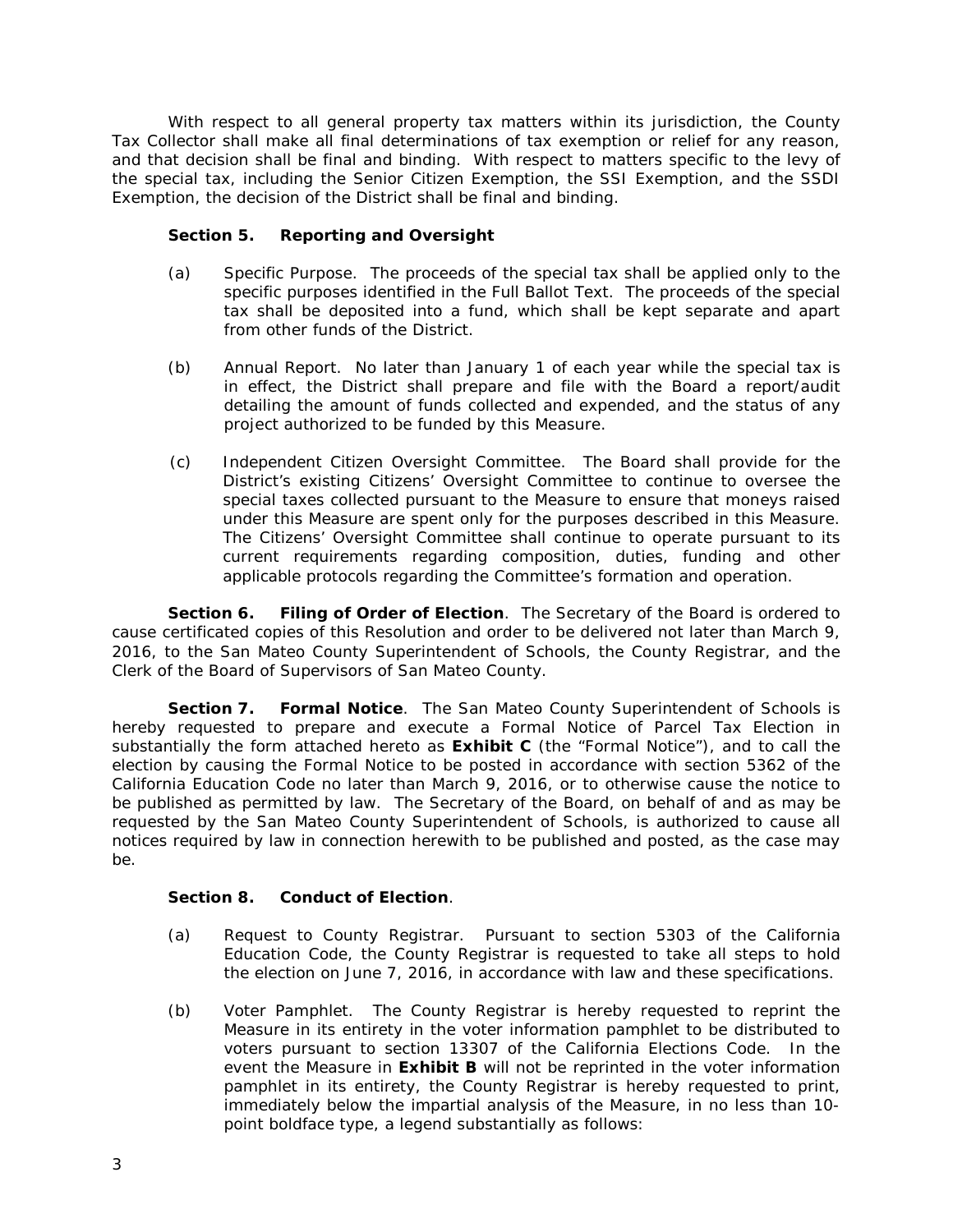"The above statement is an impartial analysis of Measure\_\_\_\_\_\_. If you desire a copy of the measure, please call the San Mateo County Registrar of Voters at (\_\_\_\_\_\_) and a copy will be mailed at no cost to you."

- (c) *Consolidation*. The San Mateo County Superintendent of Schools and the Board of Supervisors of San Mateo County are requested to order consolidation of the election with such other elections as may be held on the same day in the same territory or in territory that is in part the same.
- (d) *Canvass of Results*. The Board of Supervisors of San Mateo County is authorized to canvass the returns of the election pursuant to section 10411 of the California Elections Code.

**Section 9.** Appropriations Limit. The Board shall provide in each year for an increase in the District's appropriations limit as shall be necessary to ensure that the proceeds of the special tax may be spent for its authorized purposes.

**Section 10. Ballot Arguments**. The President of the Board, or any member or members of the Board as the President shall designate, is hereby authorized, but not directed, to prepare and file with the County Registrar a ballot argument in favor of the proposition contained herein, within the time established by the County Registrar, which shall be considered the official ballot argument of the Board as sponsor of the proposition.

**Section 11. Official Actions.** The District Superintendent, Board President, or their designees are hereby authorized to execute any other document and to perform all acts necessary to place the Measure on the ballot, including making alterations to the Measure and Full Ballot Text stated in **Exhibits A and B** hereto, and to this Resolution to comply with requirements of law and election officials or which are, in the judgment of the Superintendent and/or Board President, in the best interests of the District.

**Section 12. Effective Date**. This Resolution shall take effect from and after its adoption.

**PASSED AND ADOPTED THIS** 2nd day of March, 2016, at a meeting of the Board of Education by the following vote:

AYES: 5 Trustees E. Bredall, A. Gould, M. Levie, K. Shiokari, L. Villalobos

NOES: 0

ABSENT: 0

Elizabeth A. Bredall **Matthew Levie Matthew Levie** 

Clerk of the Board President of the Board of Education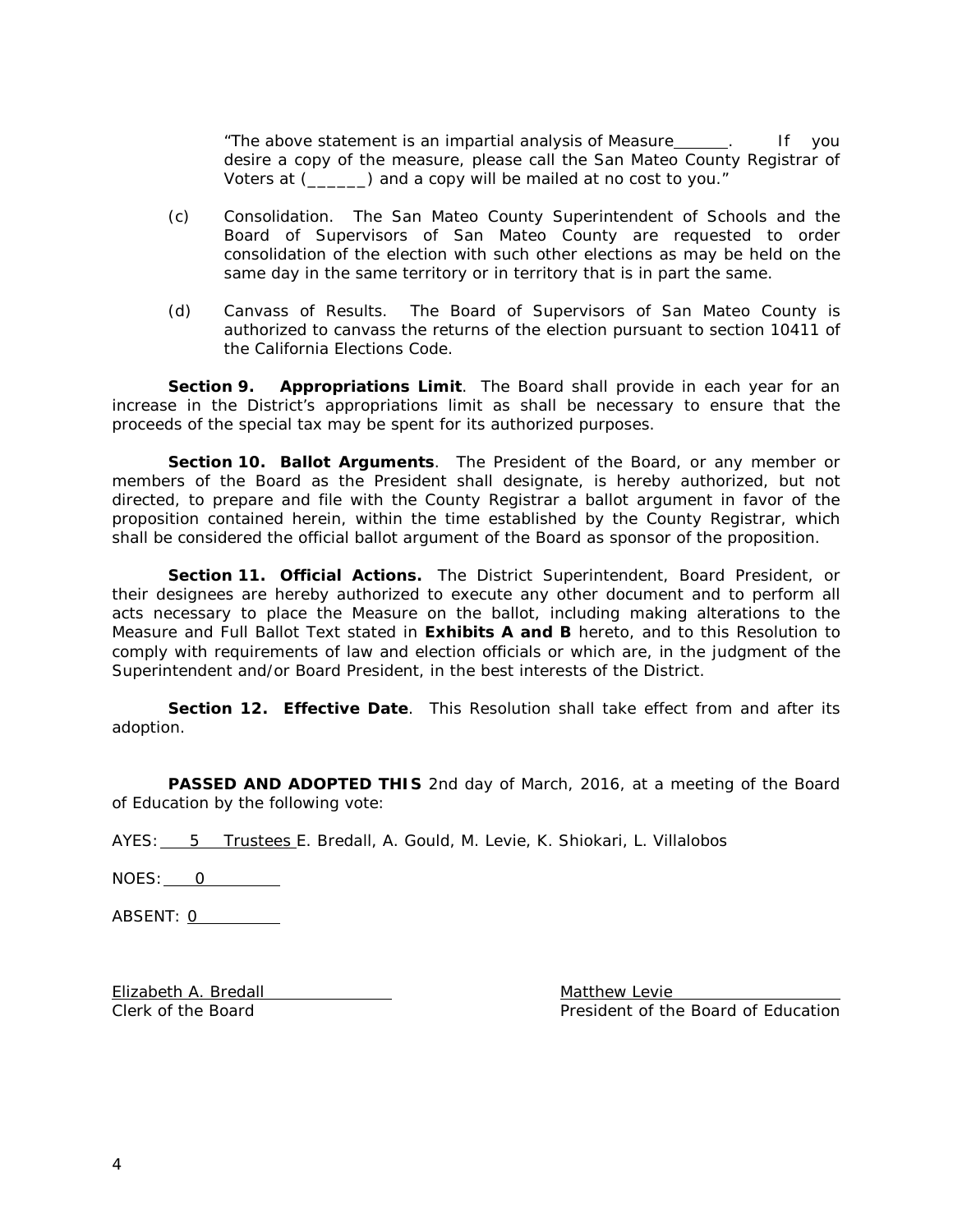# **EXHIBIT A**

### **Summary of Measure**

The Measure shall be summarized in the following form, and the Registrar of Voters is requested to cause this summary of the Measure to appear on the ballot:

Without increasing taxes, to protect approximately \$1.3 million annual local funding that cannot be taken by the State, shall Pacifica School District renew expiring local funding, protect quality education in local elementary/middle schools, enhance math, science, history, reading/writing programs, attract/retain qualified teachers, support well-rounded education like art/music programs, computer/technology instruction, libraries and support struggling students, at \$118 annually for 10 years, with citizen oversight, senior citizen exemptions, and no funds for administrators?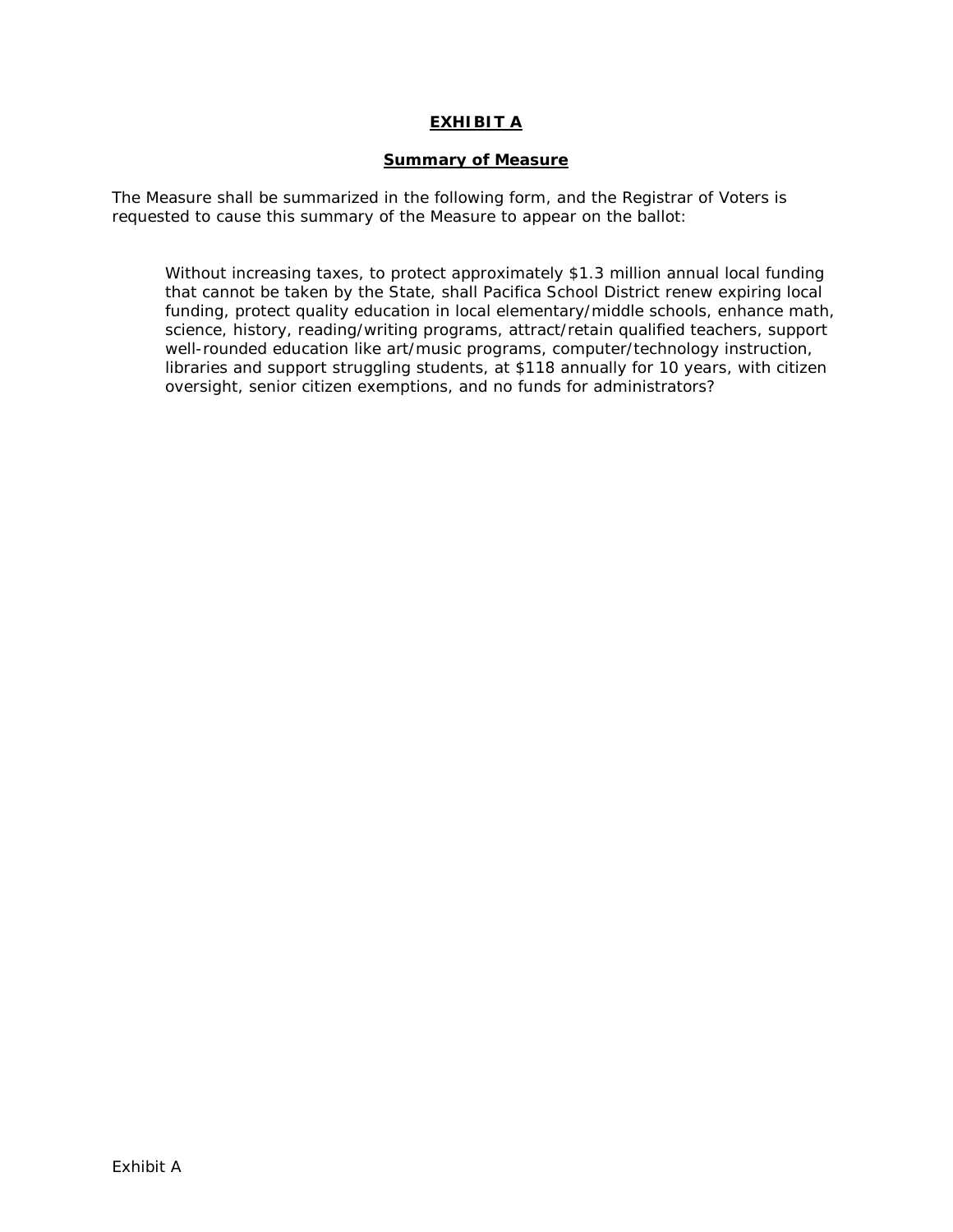### **EXHIBIT B**

#### **FULL BALLOT TEXT**

# **PACIFICA SCHOOL DISTRICT**

**Measure \_\_**

*[letter designation to be assigned by County Registrar of Voters]*

### **RECITALS**

The Board of Education ("Board") of the Pacifica School District ("District") has established the goals of improving academic performance and the quality of education for all children in the District.

In support of these goals and to protect local control of its programs and services, the Board previously proposed a parcel tax which was renewed in November 2011 to provide stable local educational funding for schools and programs for kindergarten through eighth grade, including the funds needed to help attract and retain qualified teachers, minimize class size increases and protect core academic programs.

The 2011 approved parcel tax measure of \$118 per parcel is set to expire on June 30, 2017. The community recognizes the positive impact that the parcel tax measure has had on protecting the quality of the District's schools and by extension on the quality of life in the District, and that successful schools support and enhance property values.

A renewal of the previously approved parcel tax in the amount of \$118 per parcel commencing July 1, 2017, and ending June 30, 2027, is in order for the District to maintain excellent schools at a time when the California Legislature is again unable to provide adequate funding for the operation of the schools in the District.

If the parcel tax is not renewed by approval of this Measure, the District may be forced to adopt a budget that includes teacher and staff layoffs and reductions in programs and services beneficial and necessary to students.

A superior and comprehensive education program delivers many benefits to all the residents of our community.

#### **TERMS**

Without increasing taxes, to protect approximately \$1.3 million annual local funding that cannot be taken by the State, shall Pacifica School District renew expiring local funding, protect quality education in local elementary/middle schools, enhance math, science, history, reading/writing programs, attract/retain qualified teachers, support well-rounded education like art/music programs, computer/technology instruction, libraries and support struggling students, at \$118 annually for 10 years, with citizen oversight, senior citizen exemptions, and no funds for administrators?

Moneys raised under this Measure shall be authorized to be used only for the following purposes in accordance with priorities established by the Board and to the extent of available funds:

- Enhance core academic programs like math, science, history, reading and writing
- Support outstanding art, music and electives critical to a well-rounded education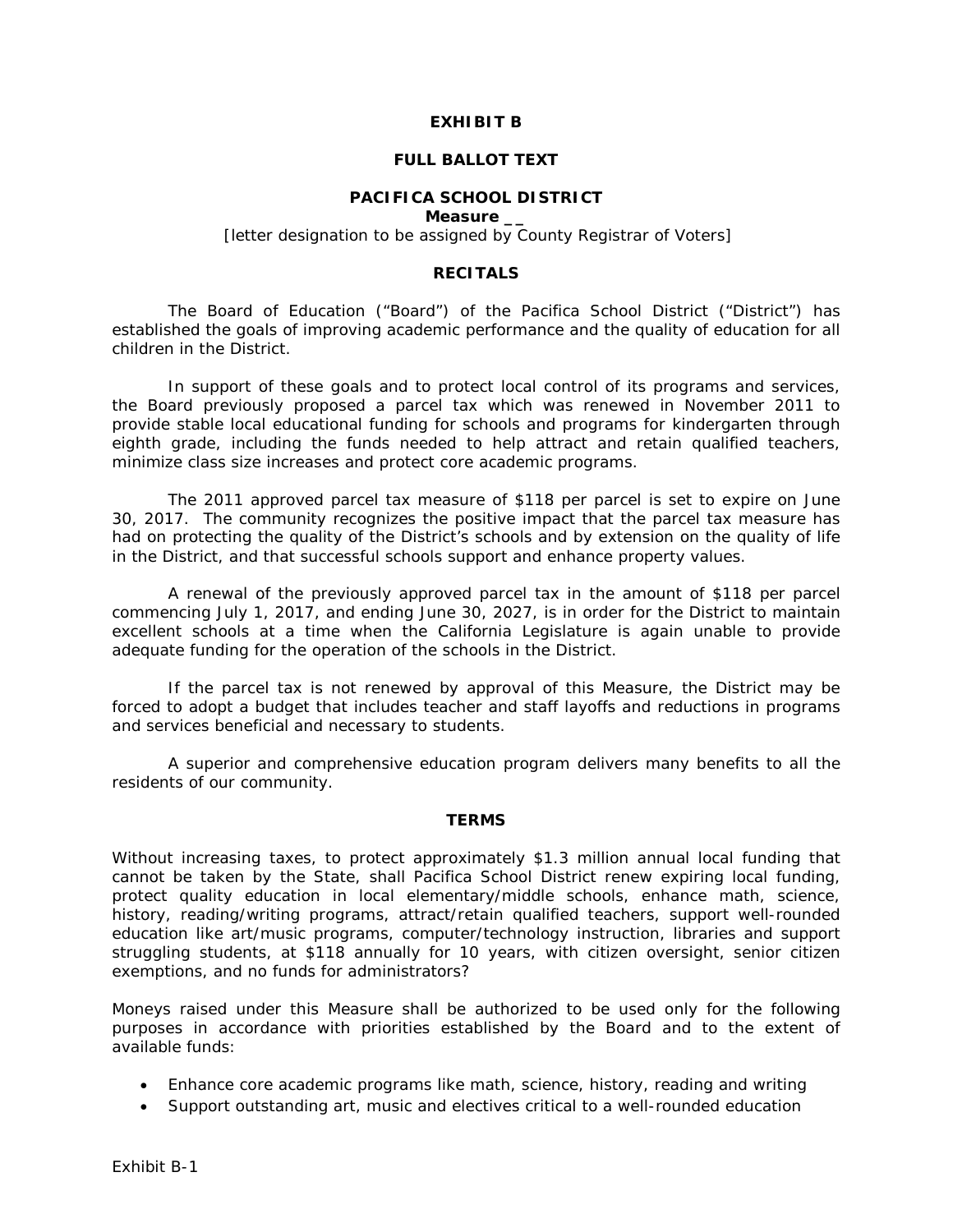- Attract and retain qualified teachers and staff
- Maintain classroom computer and technology instruction
- Strengthen school library programs
- Maintain programs to support struggling students

No parcel tax funds will be spent on administrative salaries.

# **A. Amount and Basis of Tax**

The parcel tax shall be \$118 per Parcel of Taxable Real Property beginning in fiscal year 2017-2018 for a period of ten (10) years. The District shall provide the County of San Mateo Treasurer-Tax Collector ("County Tax Collector") a report indicating the parcel number and amount of tax for each Parcel of Taxable Real Property.

This qualified special tax is estimated to raise \$1.3 million in annual local funding for District schools based on the amount of the tax collected in the 2015-2016 tax year.. The amount of annual local funding raised by this qualified special tax will vary from year-toyear due to a number of factors, including changes in the number of parcels exempt from the levy.

"Parcel of Taxable Real Property" is defined as any unit of real property in the District that receives a separate tax bill for *ad valorem* property taxes from the County Tax Collector's Office. All public property that is otherwise exempt from or upon which no *ad valorem* property taxes are levied in any year shall also be exempt from the special tax in such year.

# **B. Exemptions**

Under procedures adopted by the District, upon annual application, an exemption from payment of the special tax may be granted on any parcel owned by one or more persons who is/are:

- 1. An individual who will attain 65 years of age prior to July 1 of the tax year, owns a beneficial interest in the parcel, and uses that parcel as his or her principal place of residence ("Senior Citizen Exemption"); or,
- 2. Receiving Supplemental Security Income for a disability, regardless of age, and occupying said parcel as a principal residence ("SSI Exemption"); or
- 3. Receiving Social Security Disability Insurance benefits, regardless of age, whose yearly income does not exceed 250 percent of the 2012 federal poverty guidelines issued by the United States Department of Health and Human Services ("SSDI Exemption").

Applications for all exemptions shall be made to the District in accordance with District policies and on or before July 1 of any tax year, and must be renewed annually. The District shall annually provide to the San Mateo County Tax Collector ("County Tax Collector") or other appropriate County official a list of parcels that the District has approved for an exemption.

# **C. Claims / Exemption Procedures**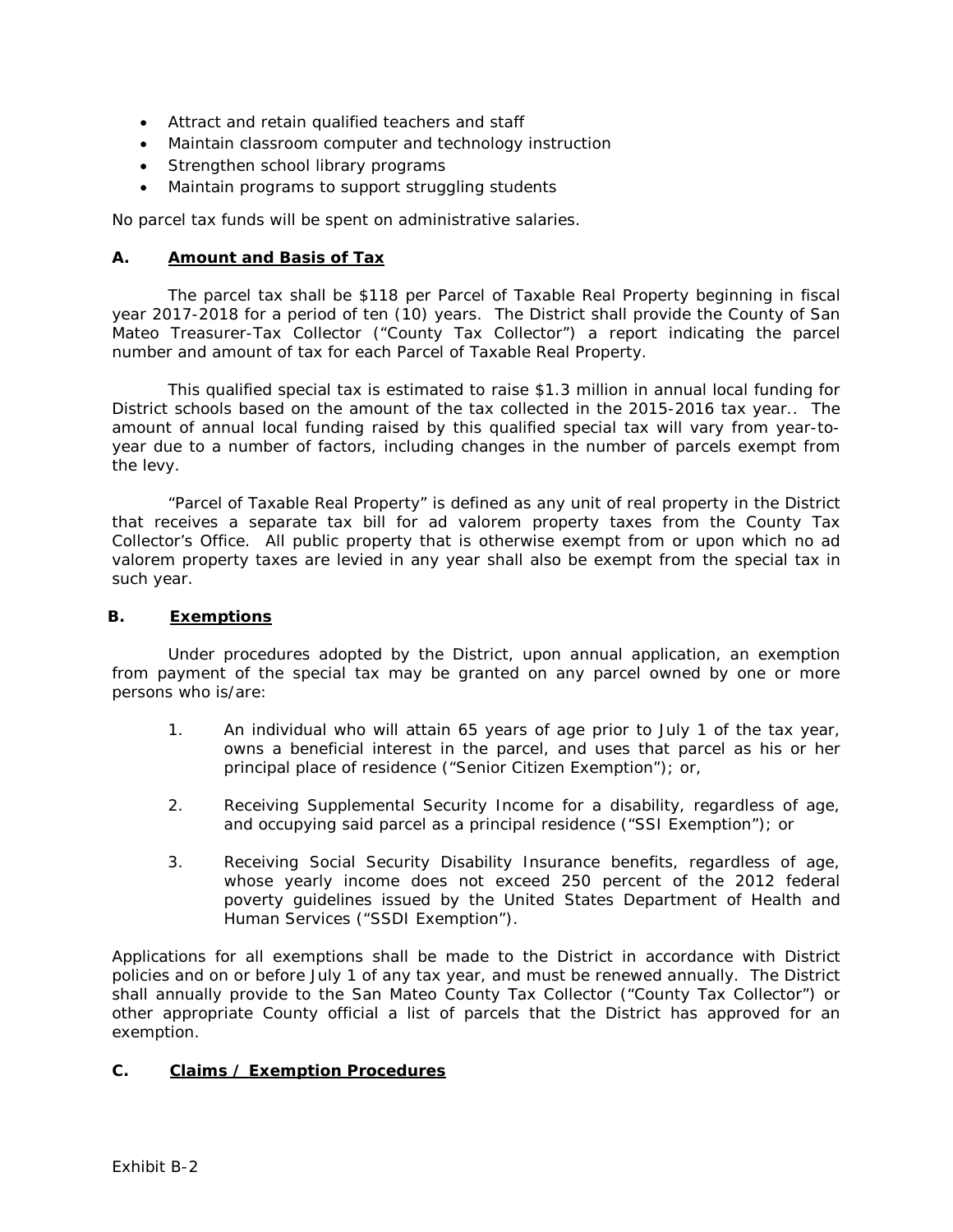With respect to all general property tax matters within its jurisdiction, the County Tax Collector or other appropriate County tax official shall make all final determinations of tax exemption or relief for any reason, and that decision shall be final and binding. With respect to matters specific to the levy of the special tax, including any exemptions, the application of the definition of "Parcel of Taxable Real Property" to any parcel(s), the legality or validity of the special tax, or any other disputed matter specific to the application of the special tax, the decisions of the District shall be final and binding. The procedures described herein, and any additional procedures established by the Board shall be the exclusive claims procedure for claimants seeking an exemption, refund, reduction, or re-computation of the special tax. Whether any particular claim is to be resolved by the District or by the County shall be determined by the District, in coordination with the County as necessary.

# **D. Appropriations Limit**

Pursuant to California Constitution article XIIIB and applicable laws, the appropriations limit for the District will be adjusted periodically by the aggregate sum collected by levy of this special tax.

# **E. Accountability Provisions**

1. *Independent Citizens' Oversight Committee*. The Board shall provide for its current independent Citizens' Oversight Committee's oversight of the parcel tax to ensure that moneys raised under this Measure are spent only for the purposes named in this Measure.

2. *Annual Audit.* Upon the levy and collection of the education parcel tax, the Board shall cause an account to be established for deposit of the proceeds, pursuant to Government Code Section 50075.1. For so long as the tax is in effect, the Superintendent or the chief financial officer of the District shall cause a report to be filed with the Board no later than December 31 of each year, commencing December 31, 2017, stating (1) the amount collected and expended in such year, and (2) the status of any projects or description of any programs funded. The report may relate to the calendar year, fiscal year, or other appropriate annual period, as said officer shall determine, and may be incorporated into or filed with the annual budget, audit, or other appropriate routine report to the Board.

3. *Specific Purposes*. All of the purposes named in the Measure shall constitute the specific purposes of the education parcel tax, and proceeds thereof shall be applied only for such purposes.

# **F. Protection of Funding**

Current law forbids any decrease in State or federal funding to the District resulting from the adoption of qualified special tax. However, if any such funding is reduced or affected because of the adoption of this local funding measure, then the Board may reduce the amount of the special taxes levied as necessary in order to restore such State or federal funding and/or maximize the District's fiscal position for the benefit of the educational program. As a result, whether directly or indirectly, no funding from this measure may be taken away by the State or federal governments.

# **G. Severability**

The Board hereby declares, and the voters by approving this Measure concur, that every section and part of this Measure has independent value, and the Board and the voters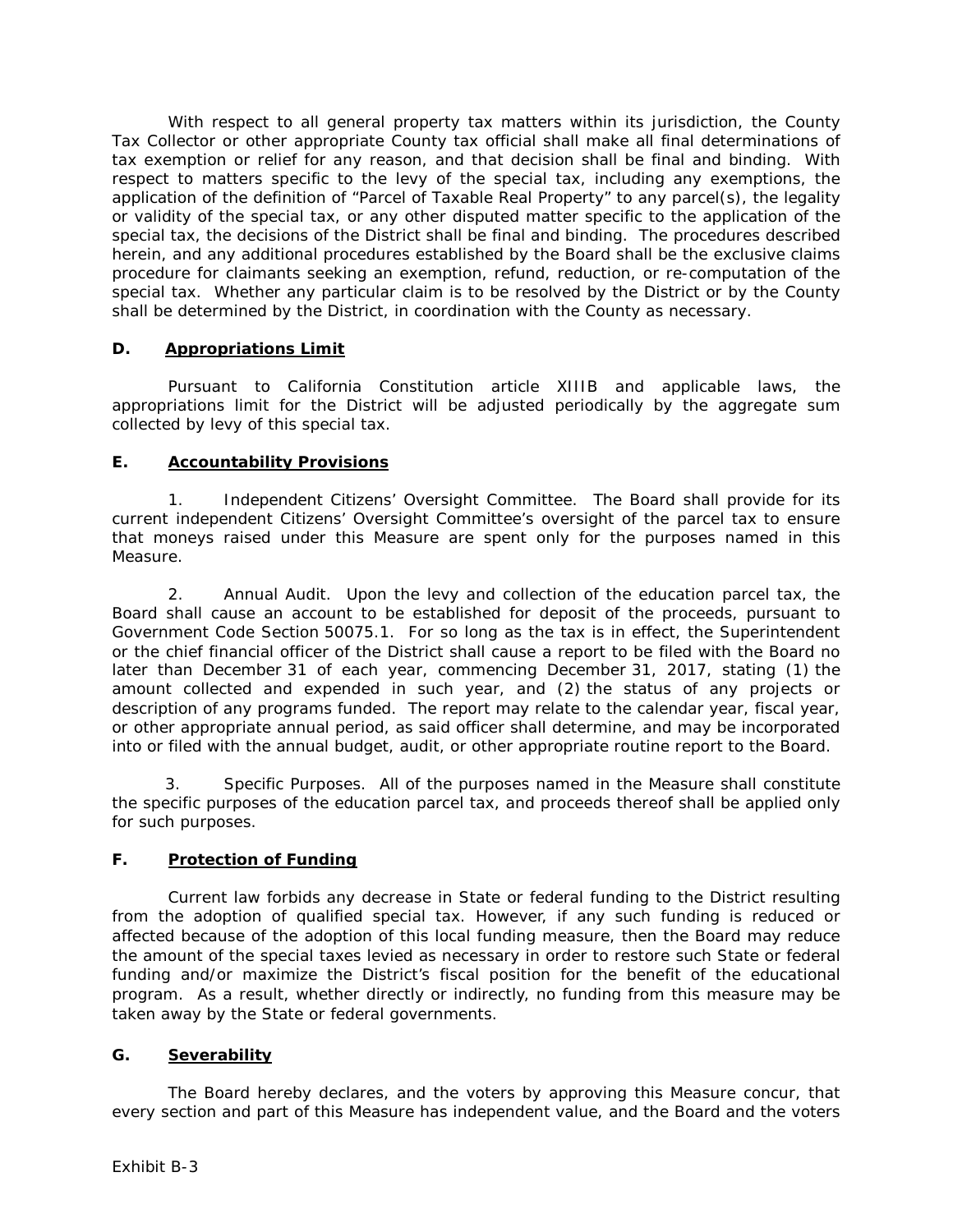would have adopted each provision hereof regardless of every other provision hereof. Upon approval of this Measure by the voters, should any part of the Measure or taxing formula be found by a court of competent jurisdiction to be invalid for any reason, all remaining parts of the Measure or taxing formula hereof shall remain in full force and effect to the fullest extent allowed by law. I aw.